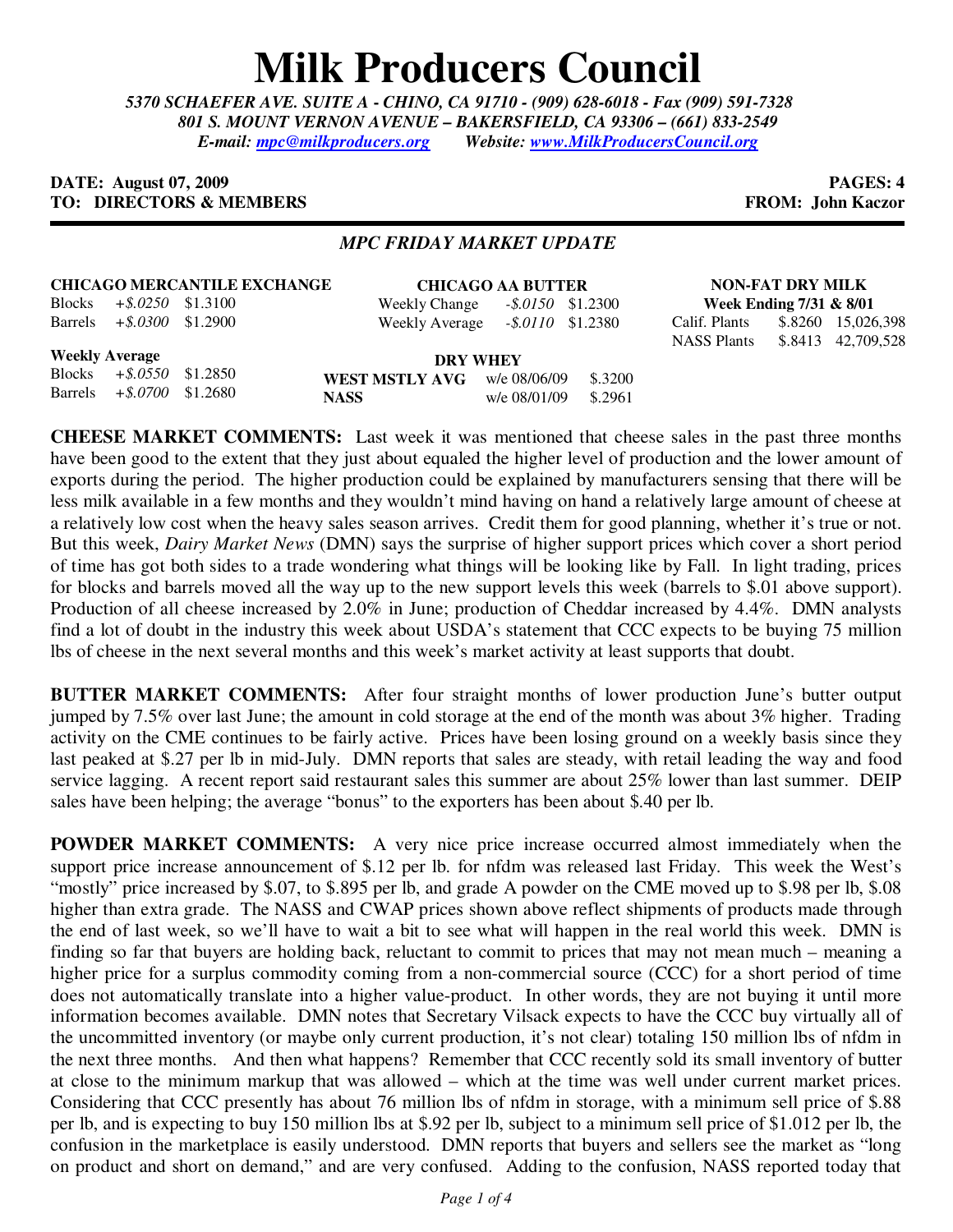42.7 million lbs of nfdm was sold last week, up from 16.7 million lbs the previous week. That could have resulted from buyers insisting on taking shipment before the higher prices became effective, or sellers believing the higher support prices will apply only to product produced after the price announcement was made. No word yet on whether the sales figures include some of the subsidized DEIP volumes.

**WHEY PRODUCTS MARKET COMMENTS:** The market for dry whey in the West is reported to be weakening, although the "mostly" price remained where it has been for several weeks. In the Central region the "mostly" price edged up, and the market is considered to be steady. The fundamentals for dry whey continue to look good: U.S. production in June was 3.2% lower than a year earlier and stocks at the end of the month were 23% lower, 0nd lactose continues to be good. End of month inventories were down for each by 26%, and prices have recovered to the point where they are approaching last year's levels.

**\*\*\*** 

## **FRED DOUMA'S PRICE PROJECTIONS…**

**August 7 Est: Quota cwt. \$ 12.18 Overbase cwt. \$10.49 Cls. 4a cwt. \$10.70 Cls. 4b cwt. \$11.00 Last Week: Quota cwt. \$ 12.25 Overbase cwt. \$10.55 Cls. 4a cwt. \$10.81 Cls. 4b cwt. \$11.05** 

**\*\*\*** 

**PRICES ON FONTERRA'S AUCTION UP SHARPLY:** *(By J. Kaczor)* Tuesday's internet auction for whole milk powder lasted more than three hours as buyers stayed in until they were guaranteed to be awarded the amount of product they wanted. That resulted in an astounding increase in prices across the board – all products for all seven months covered by the auction increased in price: from 17% to 38% above their winning prices in July's auction. Prices for regular WMP, the largest volume product offered in each of the fourteen monthly auctions so far, increased by \$.184 per lb for deliveries in October, \$.179 per lb for deliveries in the November-January period, and \$.150 per lb for deliveries in the February-April period. Fonterra's press release stated "We are seeing signs of strengthening demand and prices…but the market remains…difficult to project." Fonterra continues to see supply and demand "rebalancing" world-wide. As a small first step in their plans to expand the range of products to be sold on their auction, about 2 million lbs of WMP from Australia was offered in this auction, and some of it sold at a higher price than New Zealand product.

While one month does not mean much in itself, the very strong interest in acquiring product shown by the bidders' determination to pay ever higher prices in this go around is not likely to go unnoticed by buyers and sellers of other major dry dairy commodities.

**A FURTHER LOOK AT WHAT IS BEING PROPOSED TO STRENGTHEN MILK PRICES:** *(By J. Kaczor)* Last week's article on this subject closed with the comment that the announcement of higher than expected increases in support prices for Cheddar cheese and nonfat dry milk on August  $1<sup>st</sup>$  should be taken as the first of a number of immediate and substantial steps needed to bring about significant improvement in milk prices. Today a review will be made of some specific recommendations that were made to members of Congress and to the administration – principally in the House Subcommittee meetings that concluded on July  $28<sup>th</sup>$  – as well as some of the not so helpful positions that were expressed. I'll close the discussion with a short list of what I believe to be essential measures necessary to get the industry moving in the right direction.

Before getting to the review of ideas and proposals, let's go back to **the scorecard**. At the end of June USDA counted about 9,200,000 milk cows in the U.S. herd. Numerous stories over the past several months have cited various levels of losses (\$3 or more per cow per day, etc.) being incurred by dairy farmers, and cost auditors for the California Department of Food and Agriculture recently reported that the average loss per cow per month for producers in California's central valley was \$96.00. A fair and representative number of the average loss for the industry could be \$100 per cow per month. **That means that U.S. milk producers have been losing about \$920,000,000 per month since January.** The total loss through July amounts to 6.4 billion dollars. [Those who question these calculations are invited to do their own, and then we'll talk.] On the credit side of the ledger is Secretary Vilsack's estimate that the three month support price increase should add 81 million dollars per month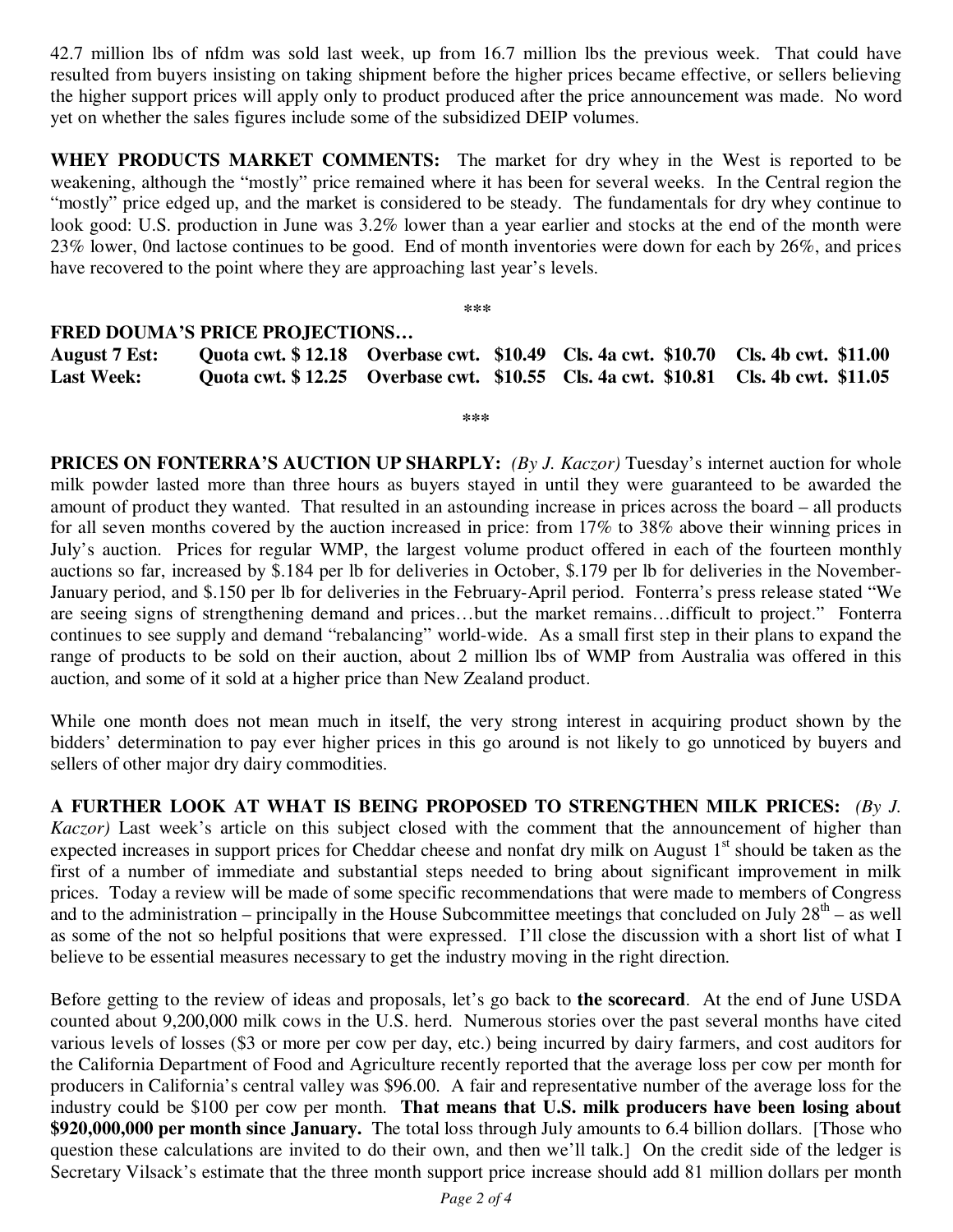to milk prices for those months. Helpful, yes, but that still leaves the industry about 839 million dollars per month in the red, and then what, back to the higher figure?

Among the more helpful presentations made in the hearing on July  $14<sup>th</sup>$  was the statement by Ray Souza, representing Western United Dairymen and California Dairies, Inc., and Joaquin Contente's presentation on the 28<sup>th</sup> on behalf of California Farmers Union. Both were factual, clear descriptions of the situation facing California's milk producers, including the losses and growing debt, a review of current pricing systems and support programs (which are well-intended but inadequate), a listing of activities already taken to provide the way towards reasonable recovery, and some proposals. Other notable statements came from National Milk Producers Federation, Select Milk Producers and Continental Dairy Products, Inc, and Blimling and Associates, Inc.

Taken together, these presentations covered some industry and individual achievements and many things to be worked on. They include the need to review and reform price hearings and pricing formulas, the need to increase the use of available risk-management tools (notable among which is the LGM-Dairy insurance program [which by the way is not available for California producers at the present time]), development of value-added products, the need to maximize operational efficiencies on the farm and beyond, and the need to develop a robust dairy export program.

It's very clear that these hearings, along with others that preceded and followed them on related subjects (including the extensive "unorganized" grass-roots lobbying that began early this year) have given our legislators and the administration a fair and complete picture of the current condition of the dairy industry. Throughout, there was no disagreement about the need for substantial relief – none whatsoever.

In addition to the presentations listed above, another important one was made on behalf of Holstein USA, Inc – a draft presentation of their Dairy Price Stabilization Program (DPSP) – a variation of Milk Producers Council proposed Growth Management Plan. As initially conceived and tested, and in its ultimate form, a DPSP will result in removal of those price peaks and valleys for producers and processors, the price volatility which everyone disparages, no one can avoid, and which repeats itself in evermore harmful fashion every one and a half or two years. You can look it up.

The unfortunate part of the Subcommittee hearings was an apparent intentional misrepresentation of what a DPSP will do. First, it was just a draft. Second, there have been quite a few presentations in various parts of the country of the proposal which demonstrate and explain what it should do and how it would work. It clearly is not designed to limit or suppress milk production. That being the case, the near hysteric discussion of it by the IDFA spokesman was both comical and disappointing. According to IDFA, a DPSP would "penalize many producers all over the country, it would artificially raise domestic milk prices, and make U.S. dairy products less competitive on world markets." **If that's an honest conclusion then either the program has not been explained clearly enough or it needs to be changed to correct whatever shortcomings it has morphed into because the presentations of it by Cornell University economists that I've seen do not result in any of those undesirable outcomes**.

A final misrepresentation that needs to be addressed comes from a source that should know better. A spokesman for the U.S. Dairy Export Council (USDEC) made essentially the same misguided comments that IDFA made. USDEC is an outstanding organization (as is IDFA, for that matter). It has essentially developed a valuable turnkey type program to help manufacturers, brokers, and processors to export a wide variety of dairy products throughout the world. It is noted for its research and market development activities. So why would someone from that organization appear in a public hearing to ridicule and mischaracterize a proposal that is designed to provide more stable milk prices for USDEC's clients? You know the answer.

**As a matter of fact the DPSP program that I see will need substantial and continuous input from IDFA, USDEC, and CWT in arriving at recommended levels of milk needed for all purposes. Yes, that does include a regular supply of milk needed to develop, serve, and expand dairy product exports.** That's one